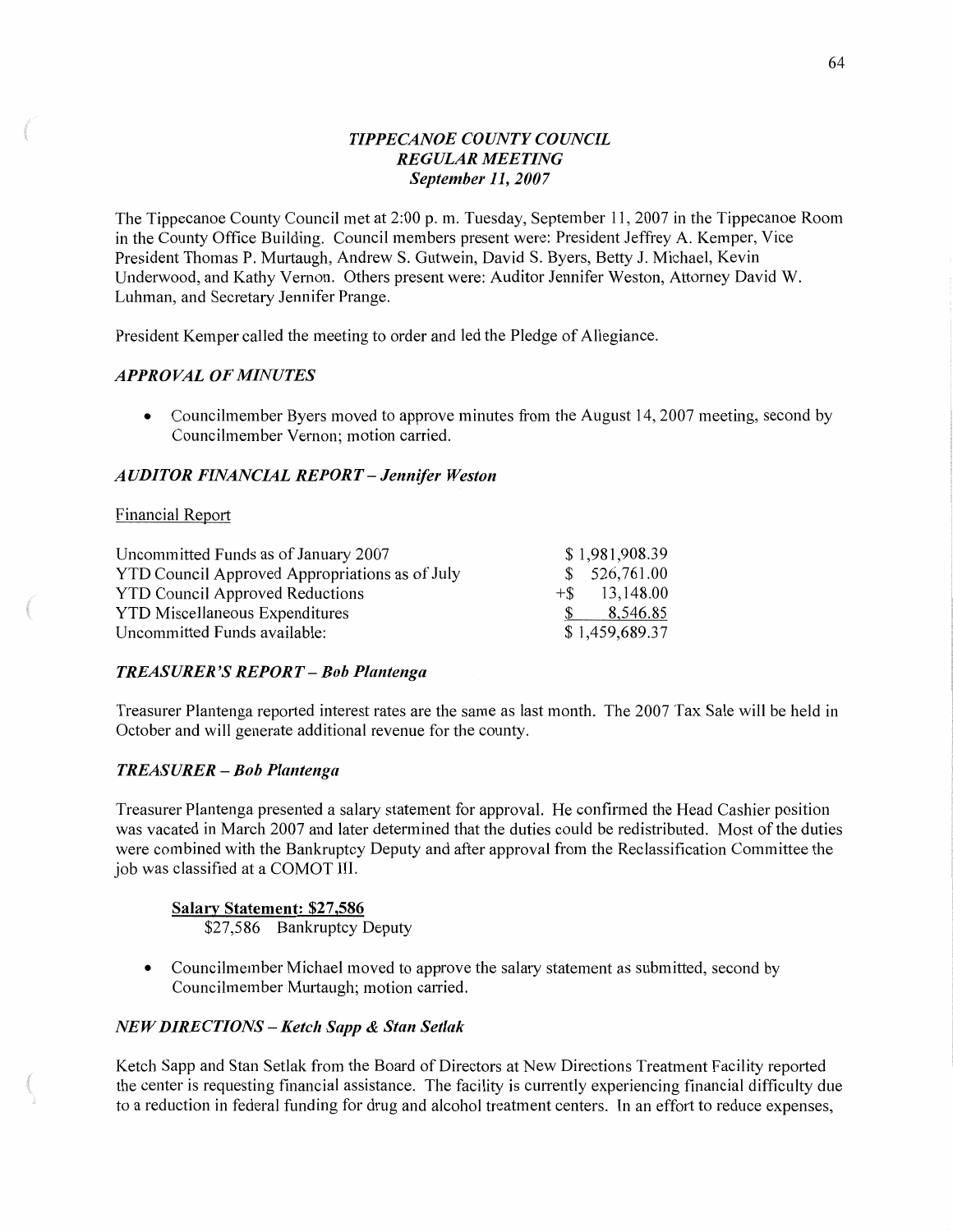ten employees have been laid off and the center has increased their prices. Mr. Sapp confirmed New Directions is the only facility in the area to treat drug and alcohol addicts and if the center were to close a number of residents would return to jail. Several community partners are working together in an effort to keep the center open and Mr. Sapp requested helped from the county council.

President Kemper implied timing was an issue for funding, but the council may be able to assist in the future. He suggested the agency research grant opportunities with Grant Coordinator Laurie Wilson.

### *SUPERIOR COURT 3* **—** *Loretta Rush*

### **General Fund** 001

Judge Rush requested additional appropriations for secure detention. She reduced her request for institutional care from \$175,000 to \$100,000 due to changes made in day reporting. Additional part time funds were requested by Judge Rush to assist with the large case load in Juvenile Court.

#### **Additional Apnropriation: \$178,500**

- \$175,000 Institutional Care \$3,232 Part Time \$268 Social Security
- **0** Councilmember Byers moved to approve the additional appropriation in the amount of \$100,000 for Institutional Care, \$3,232 for Part Time, \$268 for Social Security; second by Councilmember Michael; motion carried.

### **Juvenile Drug Court Grant Fund** 515

Youth Services Director Rebecca Humphrey requested appropriations on behalf of the Coalition for a Safe and Drug Free Tippecanoe. \$4,000 will be used for drug screens and \$1,609 for drug court incentives.

### **Additional Anpropriation: \$5,609**

\$5,609 Office Expenses/Operating

**-** Councilmember Murtaugh moved to approve \$4,000 for drug screens and \$1,609 for incentives from Fund 515, second by Councilmember Underwood; motion carried.

### *SUPERIOR COURT 4*

### **General Fund** 001

### **Transfer: \$130**

\$130 Travel/Training to Office Supplies

**<sup>0</sup>**Councilmember Underwood moved to approve the transfer as stated, second by Councilmember Gutwein; motion carried.

### ' *PROSE* CU TOR **—** Pat *Harrington*

### IV-D **Prosecutor Incentive Fund** 256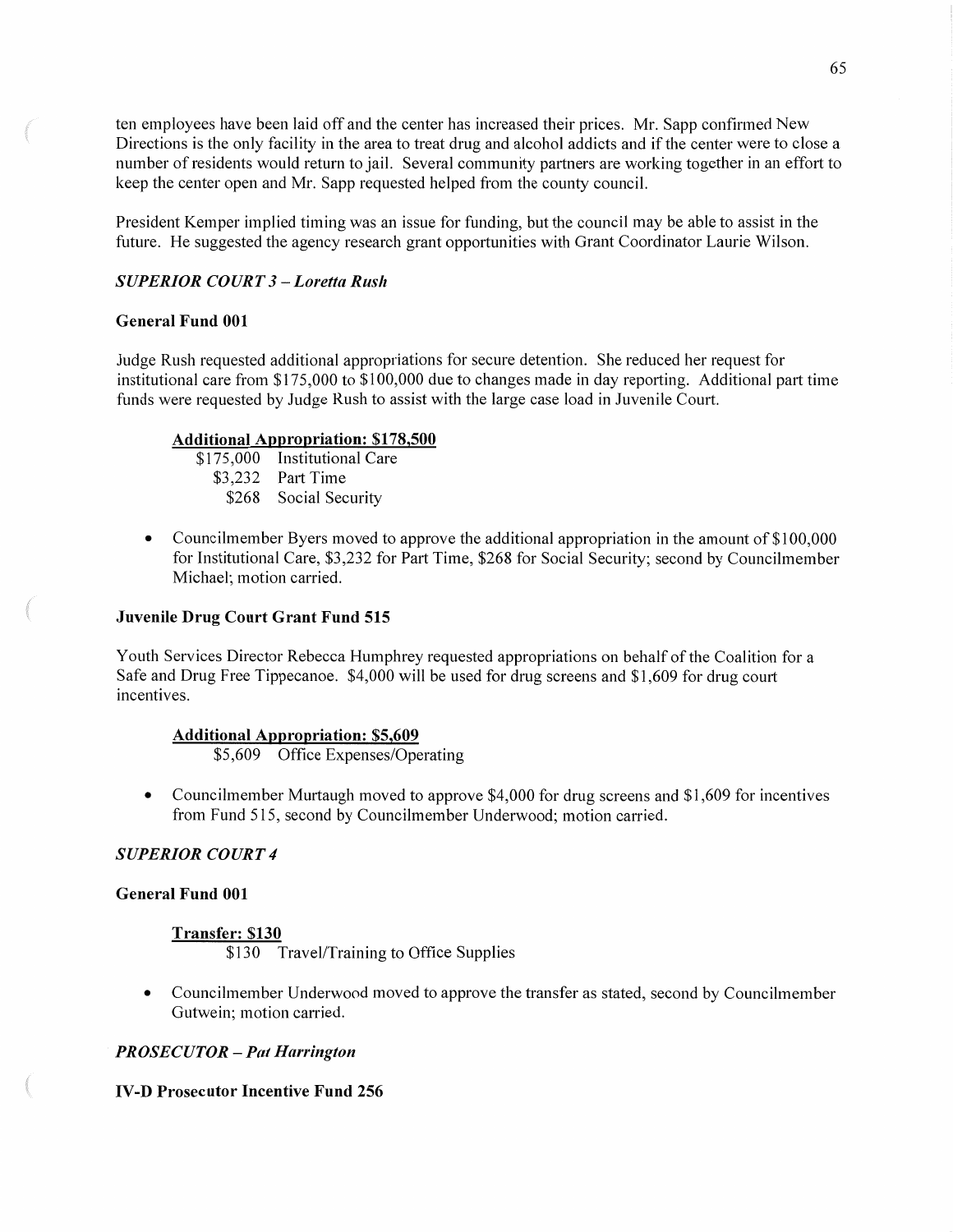Prosecutor Pat Harrington requested additional part time funds for the continuation of the paperless storage **project.** 

### **Transfer: \$18,000**

**When the Company's Company's Company's Company's Company's Company's Company's Company's Company's Company's Company's Company's Company's Company's Company's Company's Company's Company's Company's Company's Company's Co** 

- \$3,000 Equip/Hardware to Part Time
- \$12,000 Admin/General Fund Support to Part Time
- \$1,623 Equip/Office to Part Time
- \$1,377 Equip/Office to Social Security
- **0** Councilmember Murtaugh moved to approve the transfer as stated, second by Councilmember Michael; motion carried.

### **Prosecutor Drug Enforce Fund** 257

The Prosecutor received grant fimds from the Coalition for a Safe and Drug Free. These funds will be used to purchase equipment for the Drug Task Force.

### **Additional Aggrogriation: \$15,563**

\$1,365 Office Expenses/Supplies \$14,198 Equip/Data Processing

**0** Councilmember Vernon moved to approve the additional appropriation as stated, second by Councilmember Underwood; motion carried.

### PR OSE *C U* TOR *—* Pat *Harrington*

The position was re-evaluated and reclassified as **a** COMOT II.

# **Salary Statement: \$25,522**

\$25,522 Bad Check Clerk/NSF Clerk

**-** Councilmember Vernon moved to approve the salary statement as submitted, second by Councilmember Underwood; motion carried. Councilmember Michael abstained. \_

### *PROSECU* TOR **—** Pat *Harrington*

This position was re-evaluated and reclassified as a COMOT **III.** 

### **Salagx Statement: \$29,120**

\$29,120 Secretary/Legal Assistant **IV-D** 

• Councilmember Vernon moved to approve the salary statement as submitted, second by Councilmember Underwood; motion carried.

### *C ORONER*

### **General Fund** 001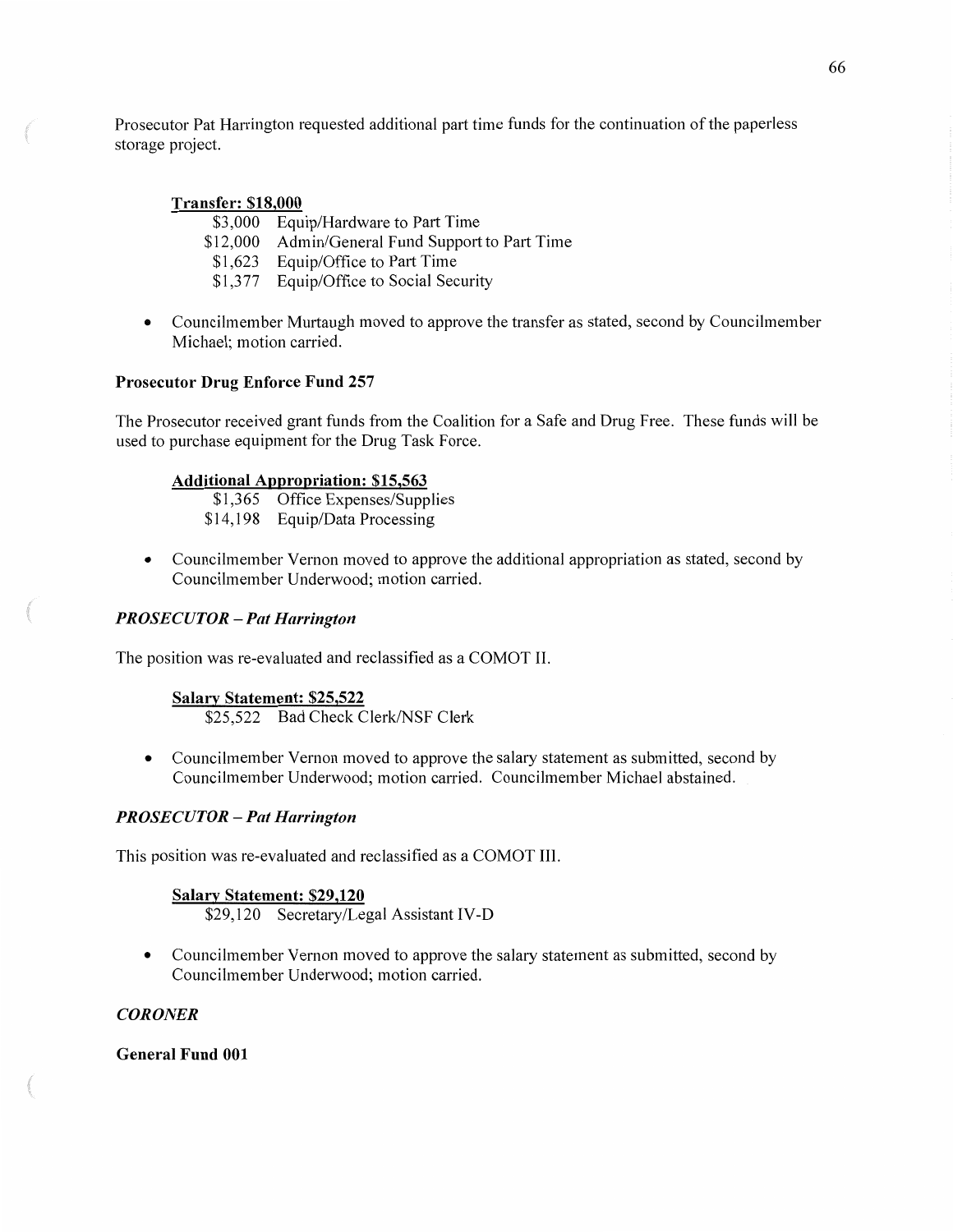### **Transfer: \$1,615**

\$1,500 Autopsies to Part Time

\$115 Autopsies to Social Security

The transfer request for \$1 15 was withdrawn.

• Councilmember moved to approve \$1,500 from Autopsies to Part Time, second by Councilmember Underwood; motion carried.

#### *JUVENILE ALTERNATIVE - Tammy Patrick*

#### **JAMS Grant Fund** 211

Director Tammy Patrick requested approval for a grant appropriation to fund a part time therapist and also a parenting group.

### **Grant Appropriation: \$5,100**

\$5,100 Contract/Other Professional

• Councilmember Underwood moved to approve the grant appropriation as stated, second by Councilmember Gutwein; motion carried.

### CAR *Y HOME*

MW".

#### **General Fund** 001

Youth Services Director Rebecca Humphrey requested a transfer of funds that remain from the JAMS Coordinator position. Her request for laptop computers, ancillary equipment, and wireless communications will enable the truancy mediation staff to assist more children.

#### **Transfer: \$11,775**

\$6,959 Full Time to Office Supplies \$1,000 Full Time to Professional Services \$3,816 Full Time to Utilities

**0** Councilmember Murtaugh moved to approve the transfer as requested, second by Councilmember Michael; motion carried.

### *COALITION* FOR *A SAFE & DRUG FREE TIPPECANOE COUNTY*

#### **Drug Free Coalition Incentive Grant Fund** 616

Director Humphrey requested <sup>a</sup>grant appropriation for a five year project. The first year will be planning and each year thereafter will be evidenced-based programming.

### **Grant Appropriation: \$115,000**

\$1,500 Office Supplies \$600 Office Equipment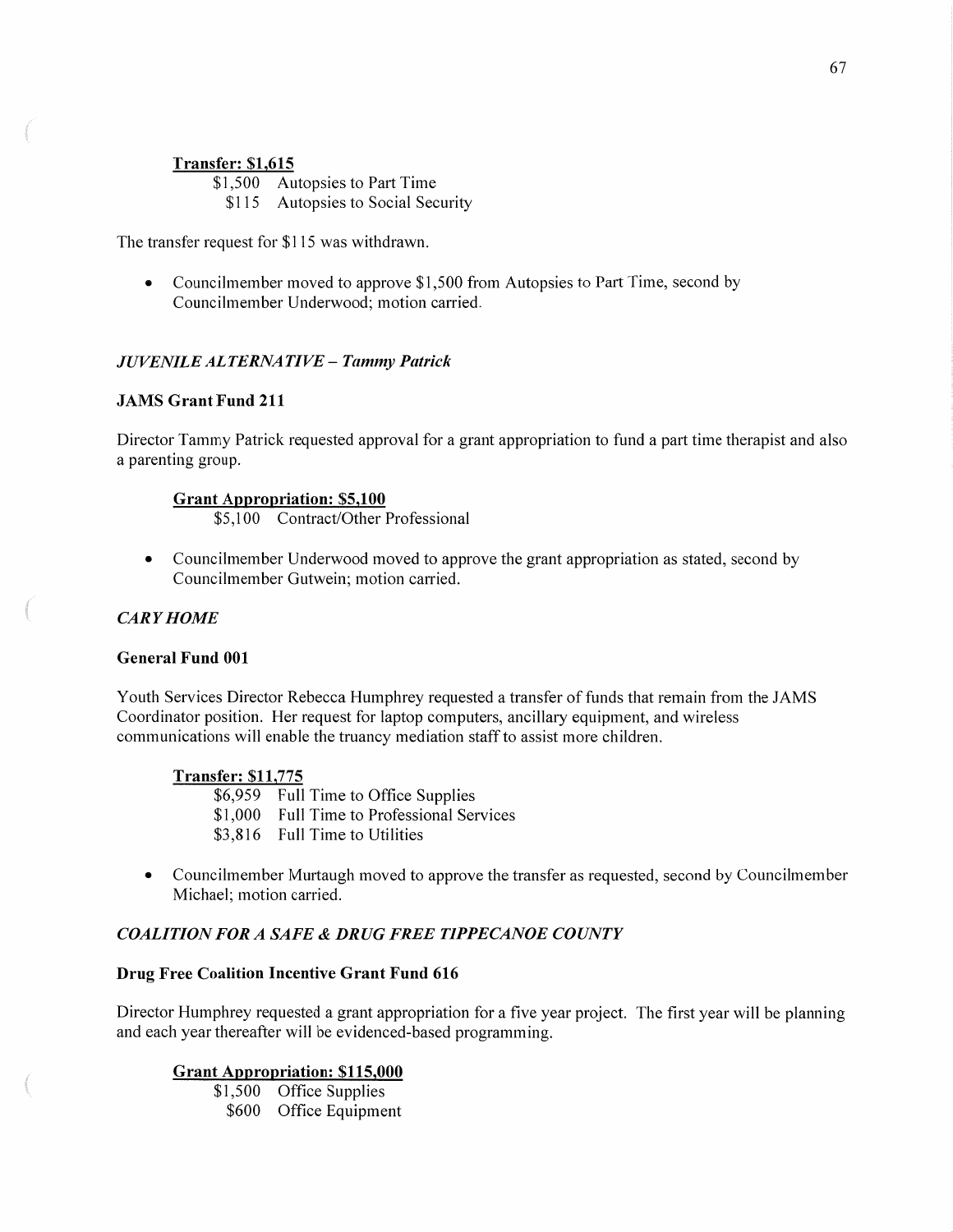- \$1,500 Printing Supplies
- \$690 Utilities/Intemet Access
- \$9,610 Travel/Training
- \$2,000 Utilities/Cell Phone
- \$6,000 Capital/Data Processing Hardware
- \$93,100 Other Professional Services
- **0** Councilmember Michael moved to approve the appropriation as requested, second by Councilmember Murtaugh; motion carried.

### *COURT* SER *VICES* **—** *Cindy Houseman*

### **Violence** in the **Community Fund** 576

Director Houseman requested appropriation of funds for Drug and Alcohol screens and to move funds to Fund 575.

#### **Additional Aggrogriation:** \$57 **,934**

\$19,934 Drug/Alcohol Screens \$38,000 Miscellaneous

**0** Councilmember Murtaugh moved to approve the appropriation as stated, second by Councilmember Michael; motion carried.

### *HEAL* TH *DEPARTMENT*

#### General **Fund** 001

Director Cripe requested a transfer for office supplies.

#### **Transfer: \$4,250**

\$750 Full Time to Office Supplies

- \$3,500 Full Time to Printed Forms
- **0** Councilmember Michael moved to approve the transfer as stated, second by Councilmember Murtaugh; motion carried.

#### **Emergency Preparedness** "B" **Fund** 476

The request from Fund 476 is for a two month contract extension.

### **Additional Appropriation: \$9,300**

- \$8,167 Contractual
- \$1,133 Miscellaneous
- **0** Councilmember Michael moved to approve the additional appropriations as requested, second by Councilmember Underwood; motion carried.

### **Tobacco Settlement Fund** 762

NW.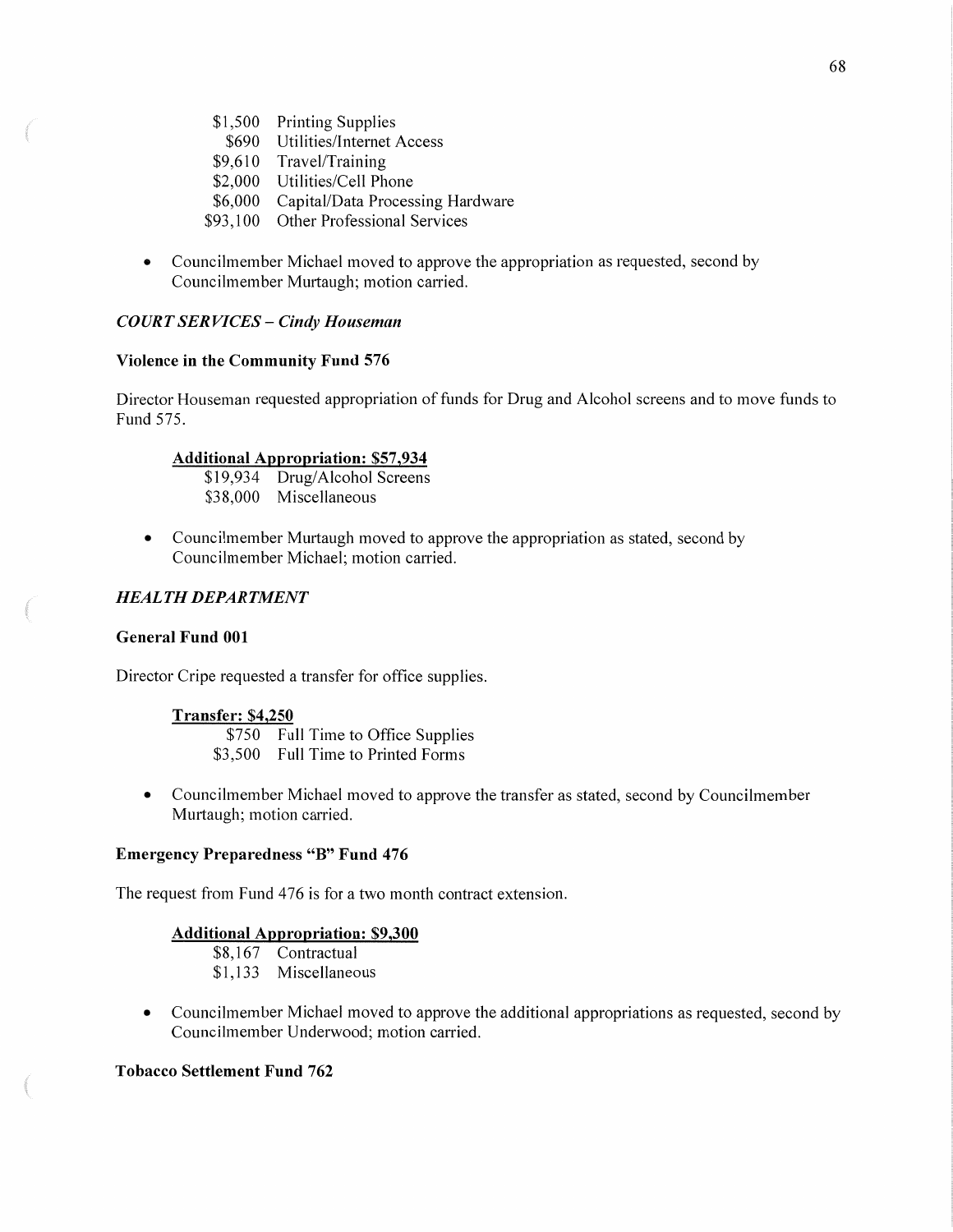Director Cripe requested appropriations for part time nurses, an environmentalist, and vaccines.

### Additional Appropriation: \$60,656

| \$35,000 | <b>Part Time</b>        |
|----------|-------------------------|
| \$2,700  | Social Security         |
| \$22,956 | <b>Medical Supplies</b> |

• Councilmember Michael moved to approve the additional appropriation as stated, second by Councilmember Underwood; motion carried.

### TEMA - Mark Kirby

### **Emergency Management Gifts Fund** 424

Director Kirby requested an additional appropriation for district training and meetings.

### **Additional Appropriation: \$410**

\$410 Training/Meetings

• Councilmember Vernon moved to approve the appropriation as requested, second by Councilmember Michael; motion carried.

### *MITS* — *Diane Hawkins*

### **Cumulative Capital Development Fund** 010

Director Hawkins requested a transfer of funds from full time to consultants to perform the duties of the Database Administrator. **This** position has been open for along period and Director Hawkins has been unable to fill the position.

### **Transfer: \$58,500**

\$58,500 Full Time to Contracts/Consultants

- **0** Councilmember Underwood moved to approve the transfer as requested, second by
- Councilmember Michael; motion carried.

### *SHERIFF* **—** *Tracy Brown*

### **General Fund** 001

Sheriff Tracy Brown requested an appropriation of funds from a January 2007 training exercise. For this exercise, the general fund covered overtime costs. The grant money was received and deposited into the general fund. Sheriff Brown is requesting funds be appropriated back to the departments overtime account.

**Additional Aggronriation: \$3,572**  \$3,572 Overtime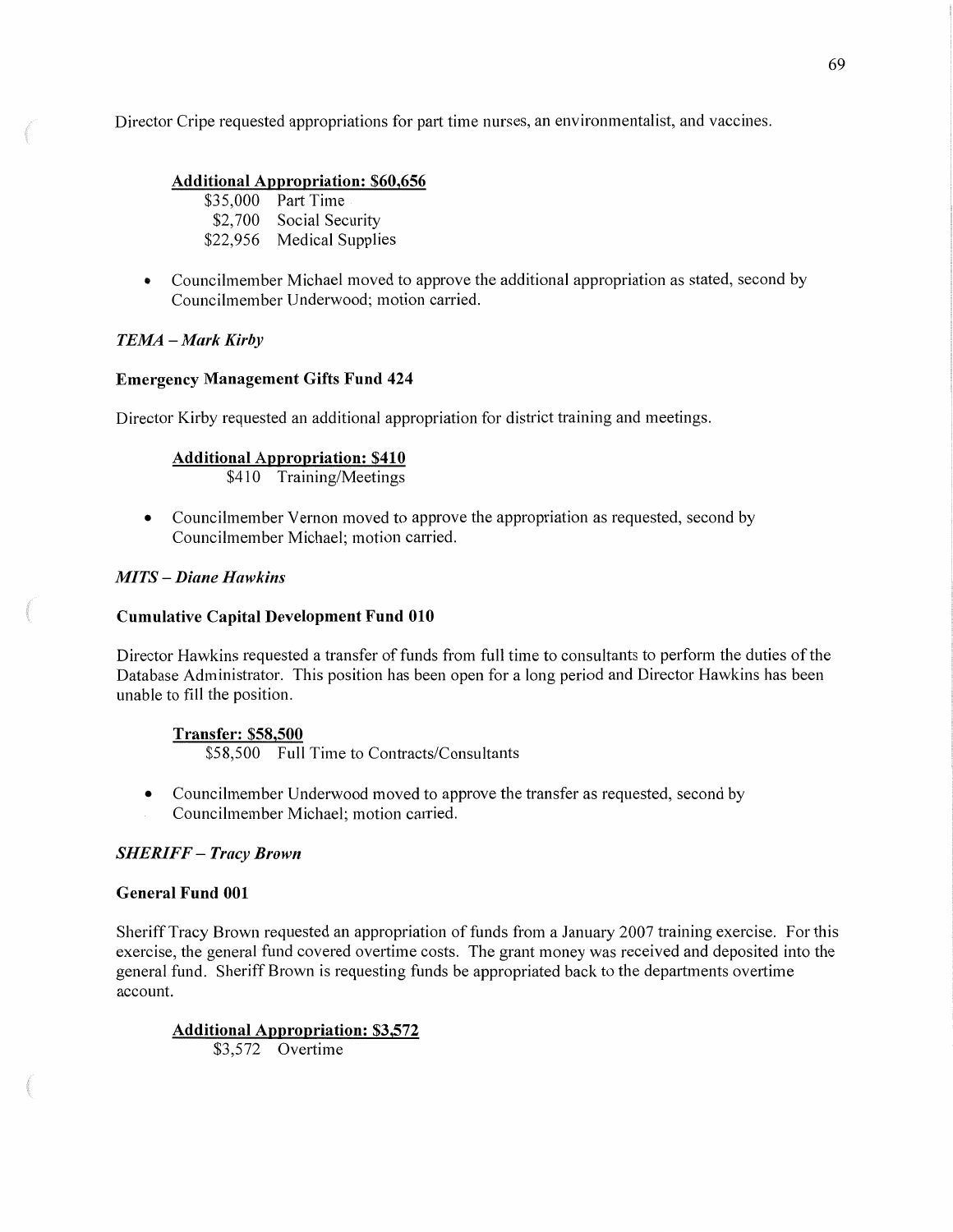**0** Councilmember Murtaugh moved to approve the additional appropriations as requested, second by Councilmember Michael; motion carried.

### **Inmate Medical Fund** 319

Sheriff Brown requested appropriations for inmate medical bills.

#### **Additional Approgriation: \$12,856**

\$12,856 Inmate Medical Co-Pay

• Councilmember Murtaugh moved to approve the appropriation as stated, second by Councilmember Michael; motion carried.

### *COMMISSIONERS — Frank Cederquist*

#### **General Fund** 001

**Transfer: \$200**  \$200 Travel/Training to Uniform/Clothing

This request was withdrawn.

#### **Cumulative Capital Development Fund** 010

Commissioner's Assistant Frank Cederquist reported funds are needed for repairs on the Community Corrections building. Maintenance Director Mike Haan reported these repairs are imperative to the structure of the building and need to be finished before **winter.** 

### **Additional Approgriation: \$30,000**

\$30,000 Maintenance/Repair

• Councilmember Murtaugh moved to approve the appropriation as stated, second by Councilmember Michael; motion carried.

### **EDIT Fund** 301

These funds will allow the Sheriff's Department to purchase tasers for most deputies. Approximately \$18,000 additional is needed to purchase tasers for the entire department.

### **Transfer: \$29,773**

\$29,773 Radio Lease/Sheriff to Emergency Equipment

**-** Councilmember Murtaugh moved to approve the transfer as requested, second by Councilmember Underwood; motion carried.

### *SUPERIOR COURT 1*

**Jury** Pay **Fund** 550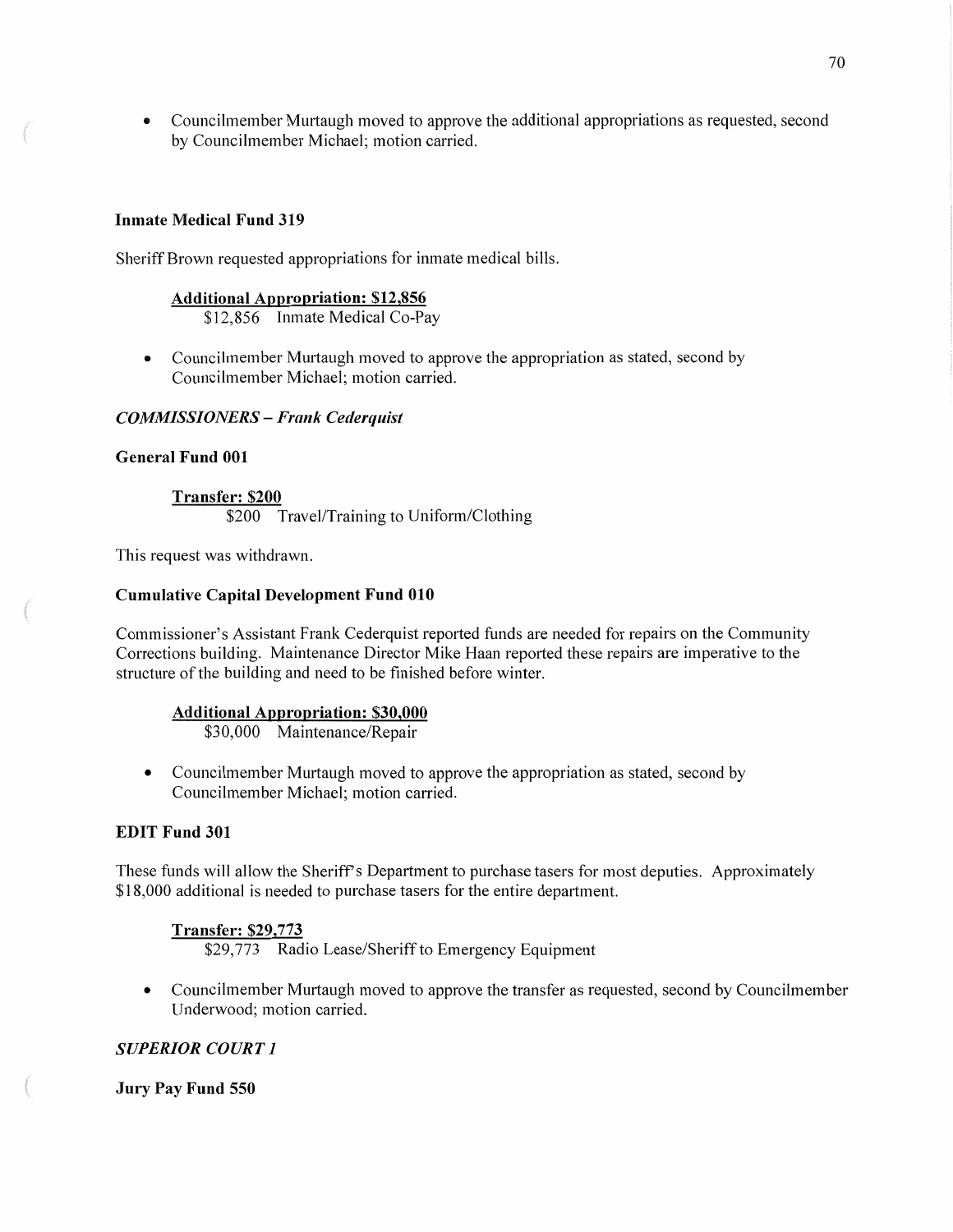#### **Additional Approgriation: \$10,000**

\$10,000 Court Expenses/Jury

• Councilmember Murtaugh moved to approve the appropriation as requested, second by Councilmember Michael; motion carried.

# *ORDINANCE FOR APPROPRIATIONS AND TAX RATES 2008: 2<sup>ND</sup> READING*

• Councilmember Michael moved to hear and approve the Ordinance for Appropriations and Tax Rates for 2008 on second reading, second by Councilmember Murtaugh.

### *BUDGET 2008* - *CHANGES*

### **Diversion** Fee **Fund** 260

Councilmember Vernon reported an Investigator position was inadvertently removed from the General Fund and Prosecutor Harrington is requesting it be added back to the fund in the amount of \$37,333.

#### **Township Trustee Assessors**

Auditor Weston recommended reinstating salaries and budgets for Jackson Township Trustee and Sheffield Township Trustee for the Elected Official and the Chief Deputy. These townships will be performing Personal Property assessing duties and should be compensated. She proposed Tippecanoe Township remain unchanged from the budget set at budget hearings, as Tippecanoe Township Trustee, Bill Jones, sent a letter to the county confirming his choice to relinquish these duties to the County Assessor. It was decided to set the compensation in accordance with a Trustee/Assessor as performing Personal Property duties since the compensation for an elected official cannot be changed for the year it is fixed; however, the budget could be set low. If the Trustee/Assessor decides to perform Personal Property duties, he could seek an additional appropriation.

#### **Reassessment**

County Assessor Samantha Steele reported that the Reassessment budget was reduced as well as divided between all townships assessors. The Sales Disclosure Fund was also reduced and divided between township assessors. She estimates tax collections will be on time in 2008.

**2008 2008 2008 Original Revised Final**  Account Number & Description **Request Request Request Reassessment**  *County Assessor*  281-0510-411.11-10 Full Time Employee 166,184 156,107 156,107 281-0510-411.12-10 Part Time *-* Regular 24,241 24,241 24,241 281-0510-411.12-20 Part Time **-** Other 100,000 83,000 57,000\* 281-0510—411.12-50 Board Members 10,000 10,000 10,000

Revised budgets of the assessors as requested by the council.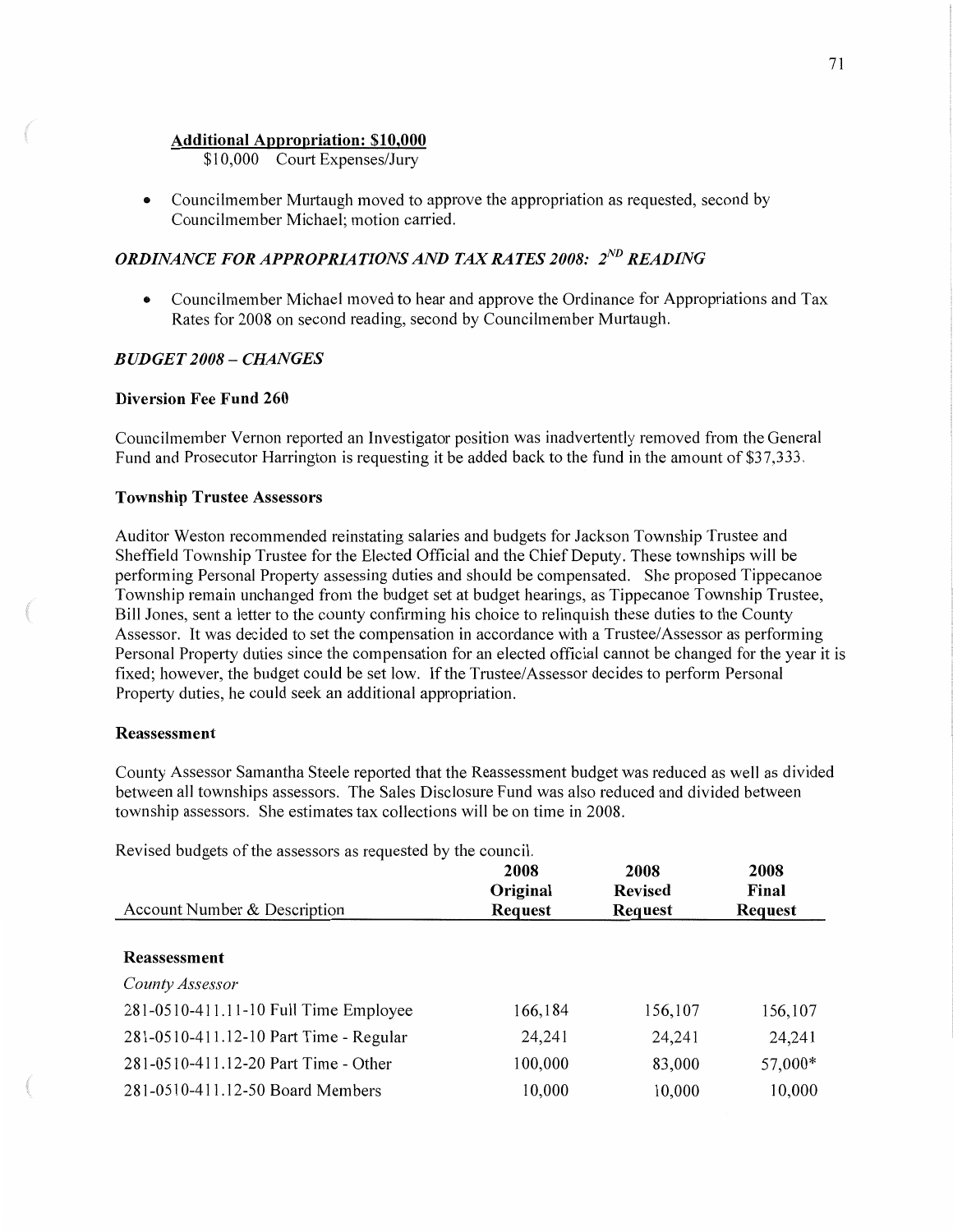| 281-0510-411.13-10 Overtime             | $\boldsymbol{0}$ | $\boldsymbol{0}$ | $\boldsymbol{0}$ |
|-----------------------------------------|------------------|------------------|------------------|
| 281-0510-411.14-10 Additional Pay       | $\boldsymbol{0}$ | $\theta$         | 10,000           |
| 281-0510-411.15-10 Social Security      | 22,983           | 20,912           | 19,688           |
| 281-0510-411.16-10 PERF                 | 10,802           | 10,147           | 10,912           |
| Personal Services<br>$\ast$             | 334,210          | 304,407          | 287,948          |
| 281-0510-412.20-10 Office Supplies      | 20,150           | 20,150           | 20,150           |
| 281-0510-413.30-20 Postage              | 27,000           | 27,000           | 25,000           |
| 281-0510-413.30-60 Software             | 35,000           | 35,000           | 8,000            |
| 281-0510-413.32-10 Travel & Training    | 7,000            | 5,000            | 5,000            |
| 281-0510-413.36-10 Maintenance & Repair | 1,788            | 1,788            | 1,788            |
| 281-0510-413.43-35 Consultant           | 180,000          | 130,000          | 130,000          |
| 281-0510-413.43-90 Contracts / Misc     | $\boldsymbol{0}$ | $\theta$         | 0                |
| *<br>Other Services & Charges           | 250,788          | 198,788          | 169,788          |
| 281-0510-414.62-90 Capital Outlay Misc  | 20,000           | 20,000           | $\boldsymbol{0}$ |
| ***<br>County Assessor                  | 625,148          | 543,345          | 477,886          |
| Fairfield                               |                  |                  |                  |
| 281-0610-411.11-10 Full Time Employee   | $\boldsymbol{0}$ | $\boldsymbol{0}$ | $\boldsymbol{0}$ |
| 281-0610-411.12-20 Part Time - Other    | 15,400           | 17,000           | 17,000           |
| 281-0610-411.15-10 Social Security      | 1,179            | 1,301            | 1,301            |
| 281-0610-411.16-10 PERF                 | $\boldsymbol{0}$ | $\boldsymbol{0}$ | $\boldsymbol{0}$ |
| *<br>Personal Services                  | 16,579           | 18,301           | 18,301           |
| 281-0610-413.43-35 Consultant           | 70,000           | $\theta$         | 0                |
| Other Services & Charges<br>∗           | 70,000           | $\overline{0}$   | $\theta$         |
| *** Total Fairfield Assessor            | 86,579           | 18,301           | 18,301           |
| Wabash                                  |                  |                  |                  |
| 281-0620-411.11-10 Full Time Employee   | $\boldsymbol{0}$ | 26,788           | 26,788           |
| 281-0620-411.12-20 Part Time - Other    | 13,000           | $\boldsymbol{0}$ | $\theta$         |
| 281-0620-411.15-10 Social Security      | 995              | 2,050            | 2,050            |
| 281-0620-411.16-10 PERF                 | $\boldsymbol{0}$ | 1,742            | 1,742            |
| *<br>Personal Services                  | 13,995           | 30,580           | 30,580           |
| 281-0620-413.43-35 Consultant           | 25,000           |                  | $\boldsymbol{0}$ |

 $\sim$ 

**CERRO BAY** 

 $\alpha$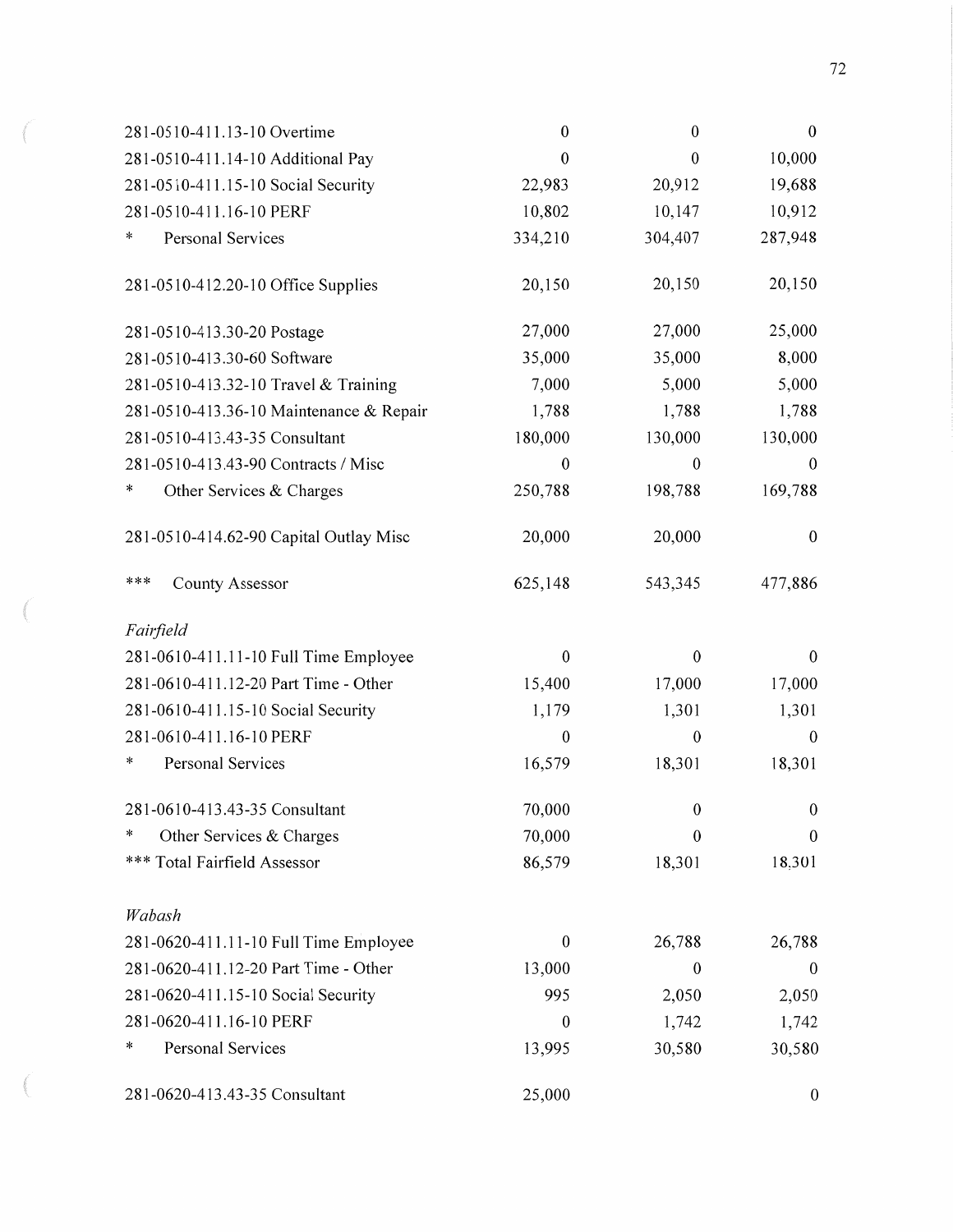| *      | Other Services & Charges                | 25,000           | $\boldsymbol{0}$ | $\boldsymbol{0}$ |
|--------|-----------------------------------------|------------------|------------------|------------------|
|        | 281-0620-414.62-90 Equipment - Misc     | $\boldsymbol{0}$ |                  | $\boldsymbol{0}$ |
| *      | Capital Outlay                          | $\mathbf{0}$     | $\boldsymbol{0}$ | $\mathbf{0}$     |
|        | *** Total Wabash Assessor               | 38,995           | 30,580           | 30,580           |
|        | Wea Assessor                            |                  |                  |                  |
|        | 281-0630-411.12-20 Part Time - Other    | 11,000           | $\boldsymbol{0}$ | $\boldsymbol{0}$ |
|        | 281-0630-411.15-10 Social Security      | 842              | $\boldsymbol{0}$ | $\theta$         |
| *      | Personal Services                       | 11,842           | $\boldsymbol{0}$ | $\boldsymbol{0}$ |
|        | 281-0630-413.43-35 Consultant           | 20,000           |                  |                  |
| $\ast$ | Other Services & Charges                | 20,000           | $\boldsymbol{0}$ | $\boldsymbol{0}$ |
|        | 281-0630-414.62-90 Equipment - Misc     | 5,000            |                  |                  |
| ∗      | Capital Outlay                          | 5,000            | $\boldsymbol{0}$ | $\boldsymbol{0}$ |
|        | *** Total Wea Assessor                  | 36,842           | $\boldsymbol{0}$ | $\boldsymbol{0}$ |
|        | 281-9410-411.17-10 Health               | 35,440           | 53,160           | 53,160           |
|        | 281-9410-411.17-20 Long Term Disability | 548              | 822              | 822              |
|        | 281-9410-411.17-30 Life                 | 372              | 558              | 558              |
|        | 281-9410-411.17-50 Workers Compensation | 3,000            | 6,402            | 4,500            |
|        | 281-9410-411.17-40 Unemployment         | 7,142            | 4,000            | 2,000            |
|        | 281-9410-411.17-60 Flex                 | 480              | $\boldsymbol{0}$ | $\boldsymbol{0}$ |
| **     | Health Insurance                        | 46,982           | 64,942           | 61,040           |
| ****   | <b>Total Reassessment</b>               | 834,546          | 657,168          | 587,807          |

# **Sales Disclosure Fund**

**CONTRACTOR** 

i dagaaliinii k

| County Assessor                      |          |          |          |
|--------------------------------------|----------|----------|----------|
| 285-0510-411-12-20 Part Time - Other | 15,000   | 15,000   | 7,000    |
| 285-0510-411.13-10 Overtime          | $\theta$ | $_{0}$   | $\theta$ |
| 285-0510-411-15-10 Social Security   | 1,148    | 1.148    | 536      |
| 285-0510-413.30-60 Software          | 14,000   | $\theta$ |          |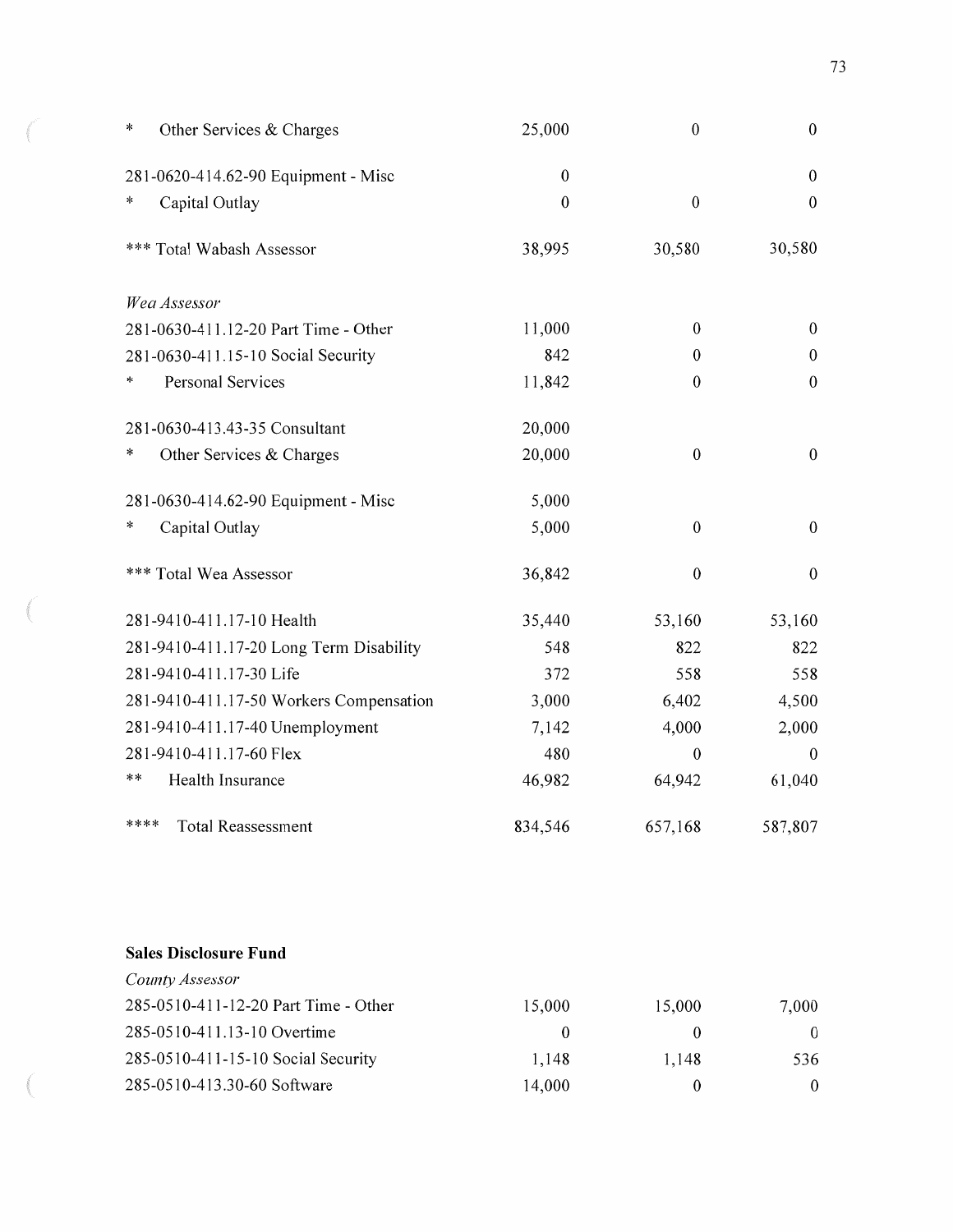| 285-0510-413.30-90 Miscellaneous (State |         |              |                  |
|-----------------------------------------|---------|--------------|------------------|
| Share)                                  | 20,000  | 20,000       | 20,000           |
| 285-0510-413.32-10 Travel & Training    | 15,000  | 15,000       | 8,000            |
| 285-0510-414.62-90 Equip - Misc         | 20,000  | $\mathbf{0}$ | $\theta$         |
| ∗<br>County Assessor                    | 85,148  | 51,148       | 35,536           |
| Fairfield                               |         |              |                  |
| 285-0610-411-12-20 Part Time - Other    | 17,600  | 17,600       | 17,600           |
| 285-0610-411-15-10 Social Security      | 1,347   | 1,347        | 1,347            |
| *<br>Fairfield Assessor                 | 18,947  | 18,947       | 18,947           |
| Wabash                                  |         |              |                  |
| 285-0620-411-12-20 Part Time - Other    | 17,600  | 9,000        | $\boldsymbol{0}$ |
| 285-0620-411-15-10 Social Security      | 1,347   | 689          | $\theta$         |
| *<br>Wabash                             | 18,947  | 9,689        | $\theta$         |
| Wea                                     |         |              |                  |
| 285-0630-411-12-20 Part Time - Other    | 11,000  | 11,000       | 11,000           |
| 285-0630-411-15-10 Social Security      | 842     | 842          | 842              |
| *<br>Wea Assessor                       | 11,842  | 11,842       | 11,842           |
| Sales Disclosure<br>****                | 134,884 | 91,626       | 66,325           |

**\*The** Council cut the County Assessor's part time budget from \$62,000 to \$57,000.

### **EDIT Fund**

Commissioner's Assistant Frank Cederquist recommended \$100,000 be added to the EDIT Fund budget for 2008 to purchase servers and a network for 911.

### **Welfare**

Auditor Weston clarified the Welfare budget was reduced by \$500,000 and the levy also reduced by \$500,000.

### **Public Comment**

None

Auditor Weston recorded the vote:

| Kemper   | Yes |
|----------|-----|
| Murtaugh | Yes |
| Michael  | Yes |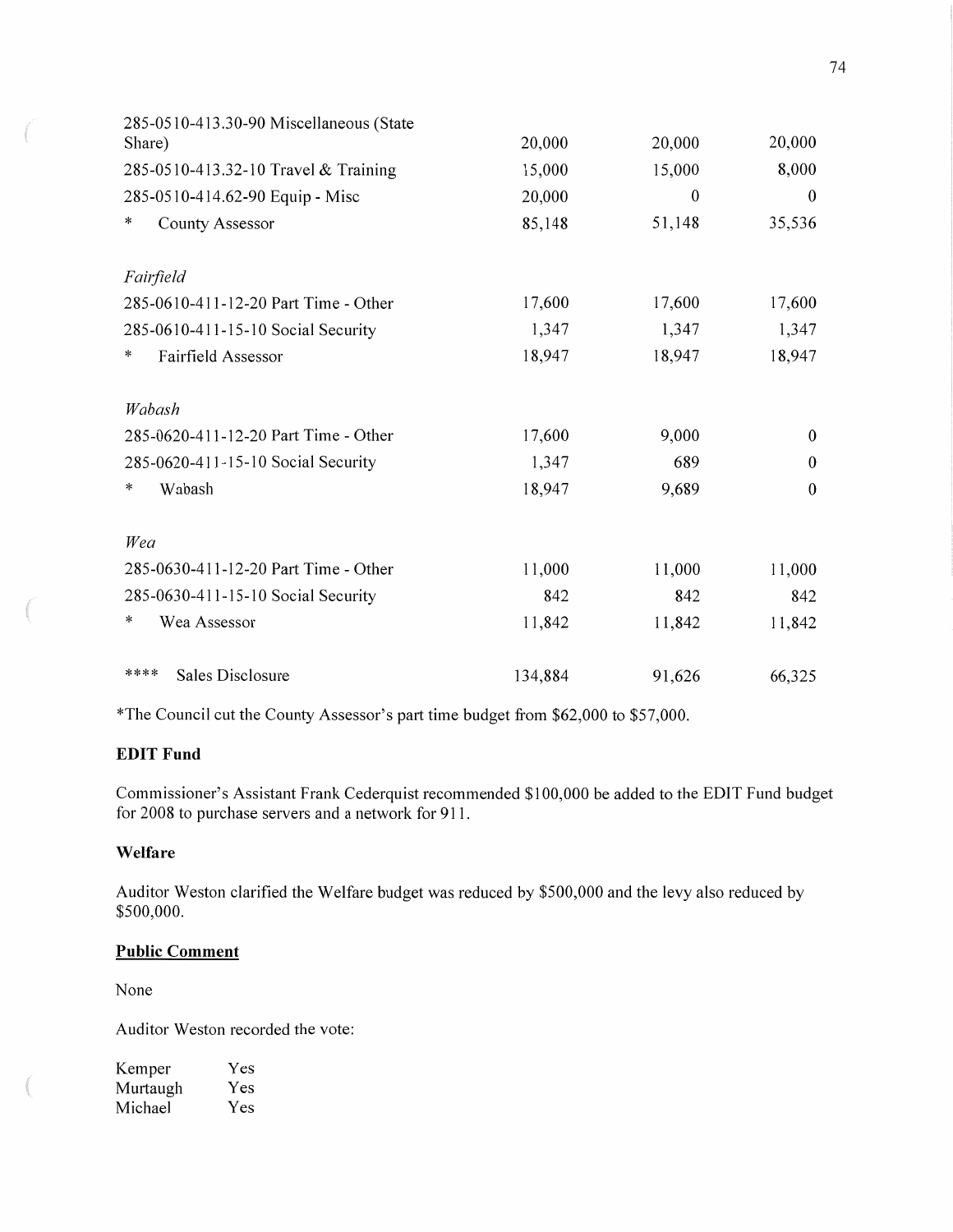| Gutwein      | Yes |
|--------------|-----|
| <b>Byers</b> | Yes |
| Vernon       | Yes |
| Underwood    | Yes |

mam".

Ordinance for Appropriations and Tax Rates passes 7-0 on second and final reading.

### *ORDINANCE 2007-34—CL: 2008 SALARY ORDINANCE*

*o* Councilmember Murtaugh moved to approve Ordinance 2007—34-CL on first reading, second by Councilmember Michael;

Auditor Weston recorded the vote:

| Kemper       | Yes |
|--------------|-----|
| Murtaugh     | Yes |
| Michael      | Yes |
| Gutwein      | Yes |
| <b>Byers</b> | Yes |
| Vernon       | Yes |
| Underwood    | Yes |

Ordinance 2007-34-CL passes 7—0 on first reading.

- **0** Councilmember Michael moved to suspend the rules and hear Ordinance 2007-34-CL on second and final reading, second by Councilmember Underwood; motion carried.
- **0** Councilmember Vernon moved to hear and approve Ordinance 2007-34-CL on second reading, second by Councilmember Underwood;

Auditor Weston recorded the vote:

| Yes |
|-----|
| Yes |
| Yes |
| Yes |
| Yes |
| Yes |
| Yes |
|     |

Ordinance 2007—34—CL passes 7-0 on second and final reading.

### 2008 SALARY STATEMENTS

**-** Councilmember Vernon moved to approve the 2008 salary statements as submitted, second by Councilmember Underwood; motion carried.

### *RESOL* UT ION *2007-1 7—CL: CONFIRMS MENTAL* RE *TARDA T* ION *F* OR *2008 FUNDING*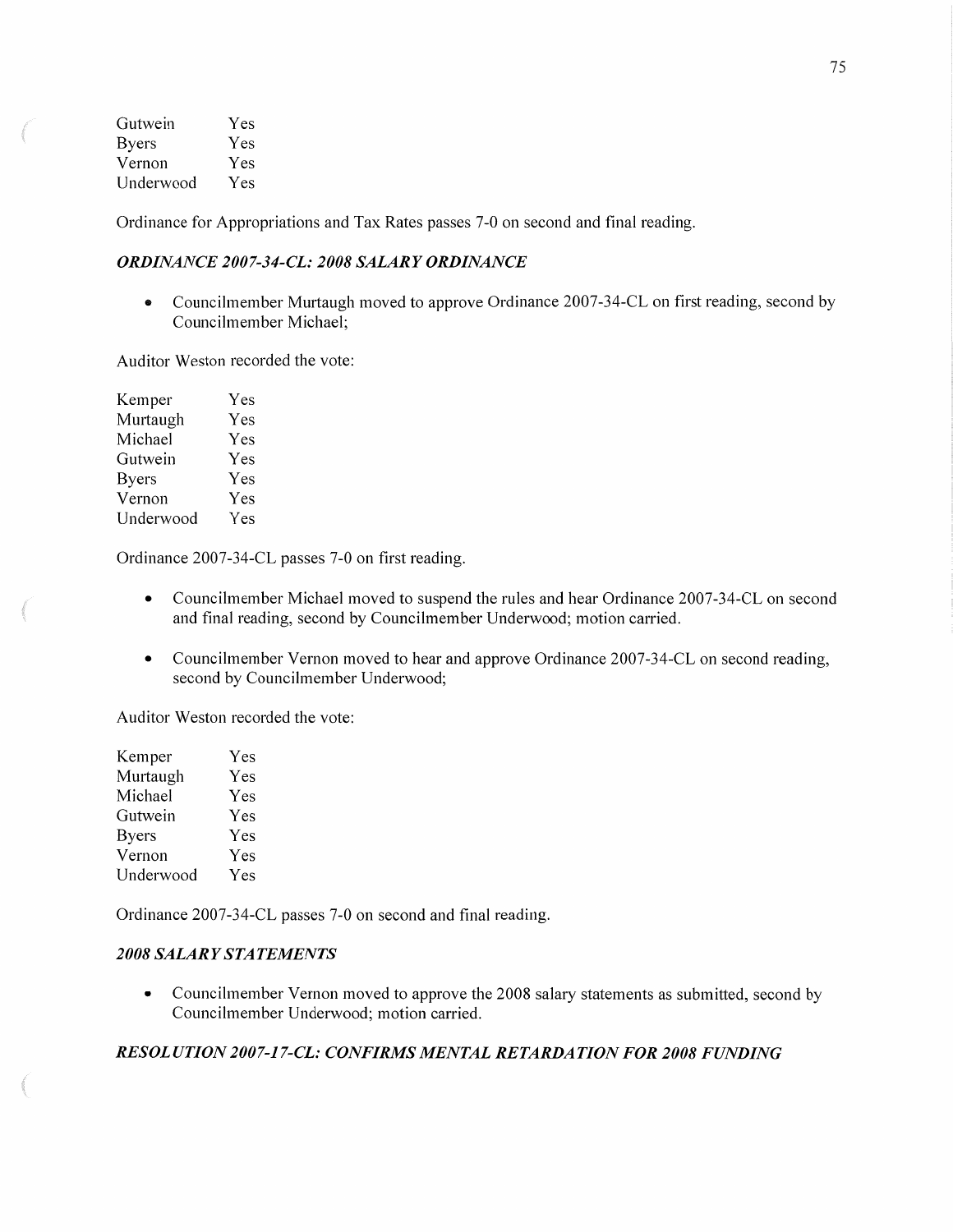Attorney Luhman confirmed this resolution establishes the tax rate for Community Mental Retardation Centers. The rate is set at .01 per \$100 net assessed valuation.

• Councilmember Michael moved to approve Resolution 2007-17-CL, second by Councilmember Murtaugh; motion carried.

### *RESOLUTION 2007-18-CL: CONFIRMS 2008 FUNDING* 0F *COMM UNIT Y MENTAL HEALTH*

Attorney Luhman confirmed this resolution establishes funding for Community Mental Health in the amount of \$824,013. He added the rate is determined by Department of Local Government Finance and is based on the county's assessed valuation.

• Councilmember Murtaugh moved to approve Resolution 2007-18-CL, second by Councilmember Gutwein; motion carried.

### *RESOL* UT ION *2007-1 9-CL: CONFIRMS & RATIFIES 2008 SALARY* OF *COUNTY CORONER*

Attorney Luhman confirmed this resolution determines the County Coroners salary for 2008 in the amount of \$26,360.

*0* Councilmember Gutwein moved to approve Resolution 2007-l9-CL, second by Councilmember Michael; motion carried.

### *RESOLUTION 2007-20-CL: CONFIRMS &* RAT *IFIES 2008 SALARY* OF *COUNTY* SUR *VEYOR*

Attorney Luhman confirmed this resolution determines the salary of the County Surveyor in the amount of \$83,147 for 2008.

*-* Councilmember Vernon moved to approve Resolution 2007-20-CL, second by Councilmember Underwood; motion carried.

### *OTHER BUSINESS*

None

### *YOUTH* SER *VICES UPDATE* **—** *Rebecca Humphrey*

Director Humphrey reported Tippecanoe County is one of three counties **that** will receive federal grant funds from the Indiana Juvenile Justice Task Force for re-entry services for youth.

### *COMMISSIONERS* FYI

Commissioner Benson and other county officials recently attended **a** training session with the Association of County Commissioners regarding HB 1478. In the Commissioner's Office, a quilt and an original plat of Lafayette are on display to celebrate the 250<sup>th</sup> birthday of Marquis DeLafayette. The Healing Fields is on display at Tecumseh Middle School with a program open to the public starting at 7 p.m. She invited all Department Head's to the quarterly luncheon held on September 12, 2007 in the Tippecanoe Room. The League of Women Voters will hold a forum featuring all Mayoral candidates on September 17, 2007 at the Morton Center. A symposium will be held on September 24, 2007 to discuss the Wabash River